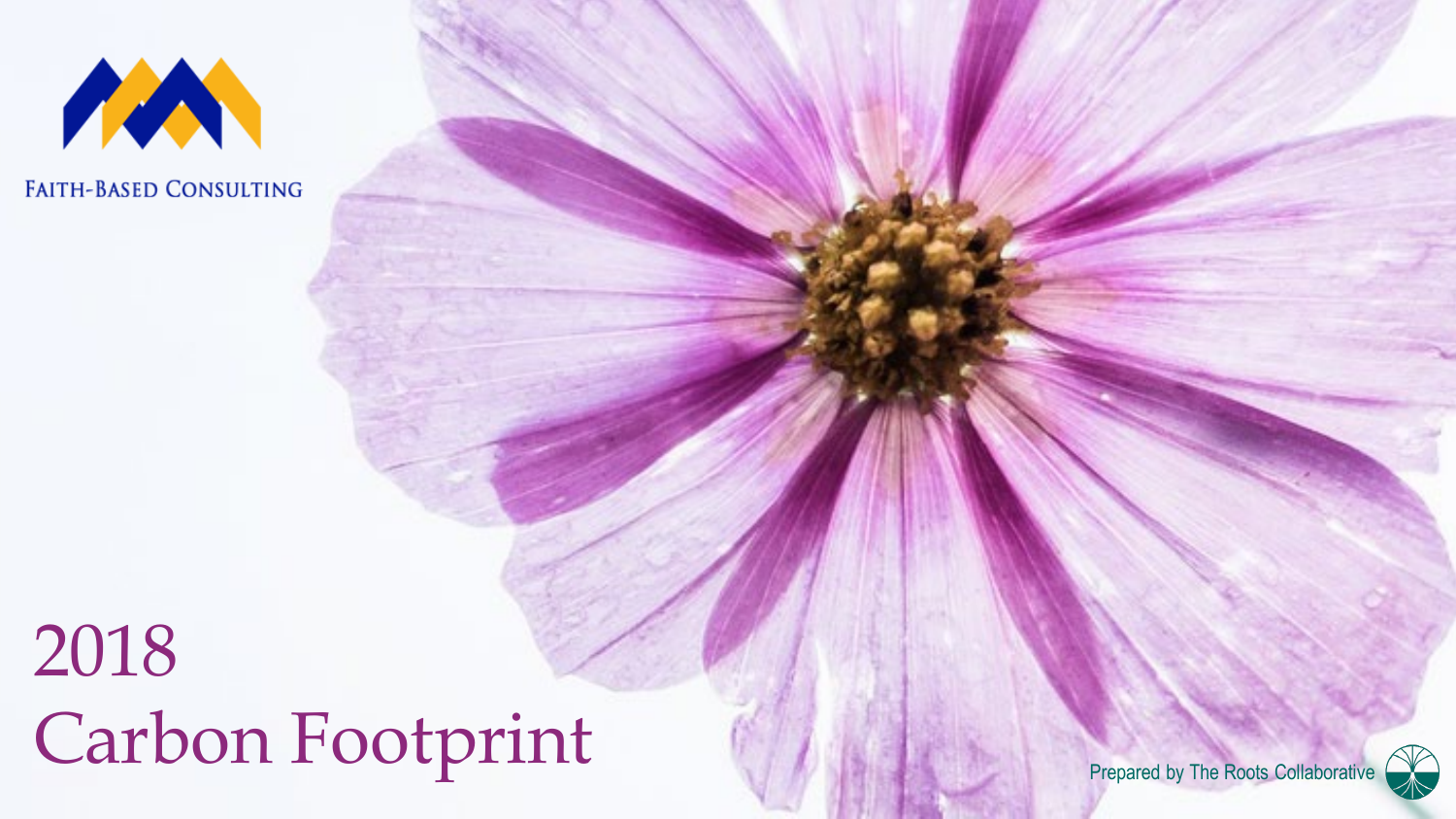#### Introduction

In 2019, following our environmental sustainability commitment, M&M Consulting decided to calculate its carbon footprint for 2018.

#### Our objectives are to:

- better understand our environmental footprint with regards to climate change
- establish a benchmark for future assessments
- discover opportunities to lower our impact
- showcase carbon footprint as a best practice of environmental stewardship to faith-based organizations.

#### **Methodology**

We engaged with **[The Roots Collaborative \(TRC\)](http://therootscollaborative.com/)** to collect data and perform calculations.

Calculations are based on 2018 activity data, but in some cases data from 2019 were also used where data gaps were significant.

The methodology for emissions calculations and reporting follows the international Greenhouse Gas Protocol Corporate Reporting Standard<sup>1</sup>.

1. Greenhouse Gas Protocol. <http://www.ghgprotocol.org/>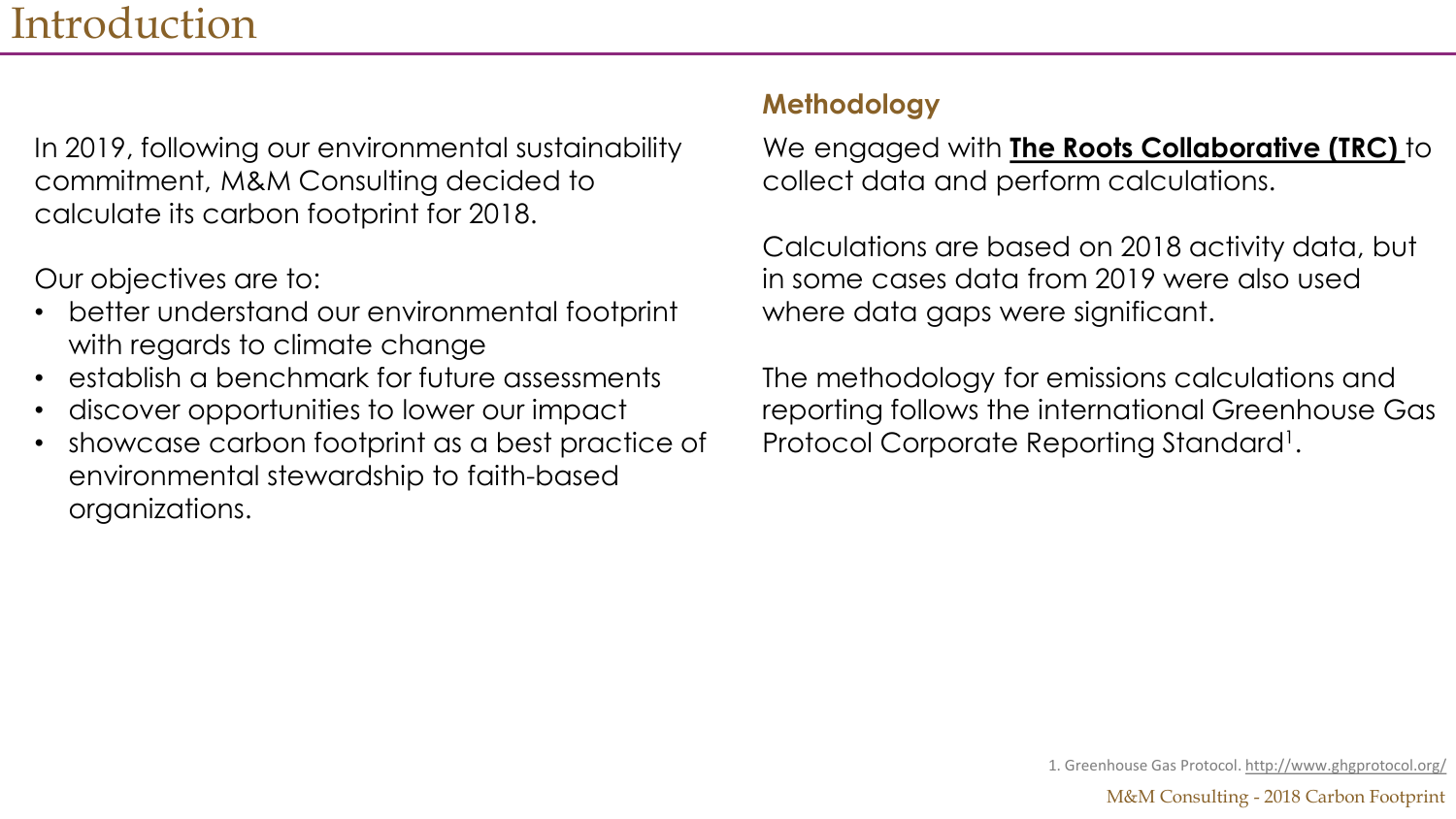#### Carbon Footprint Structure

Following the GHG Protocol, our carbon footprint results are organized in the following 3 Scopes.



Diagram adapted from Villar, Juan & Hidalgo, Sebastián & Penela, Adolfo & Gómez Meijide, Breixo. (2012). A New Perspective for Labeling the Carbon Footprint Against Climate Change. 10.5772/48609.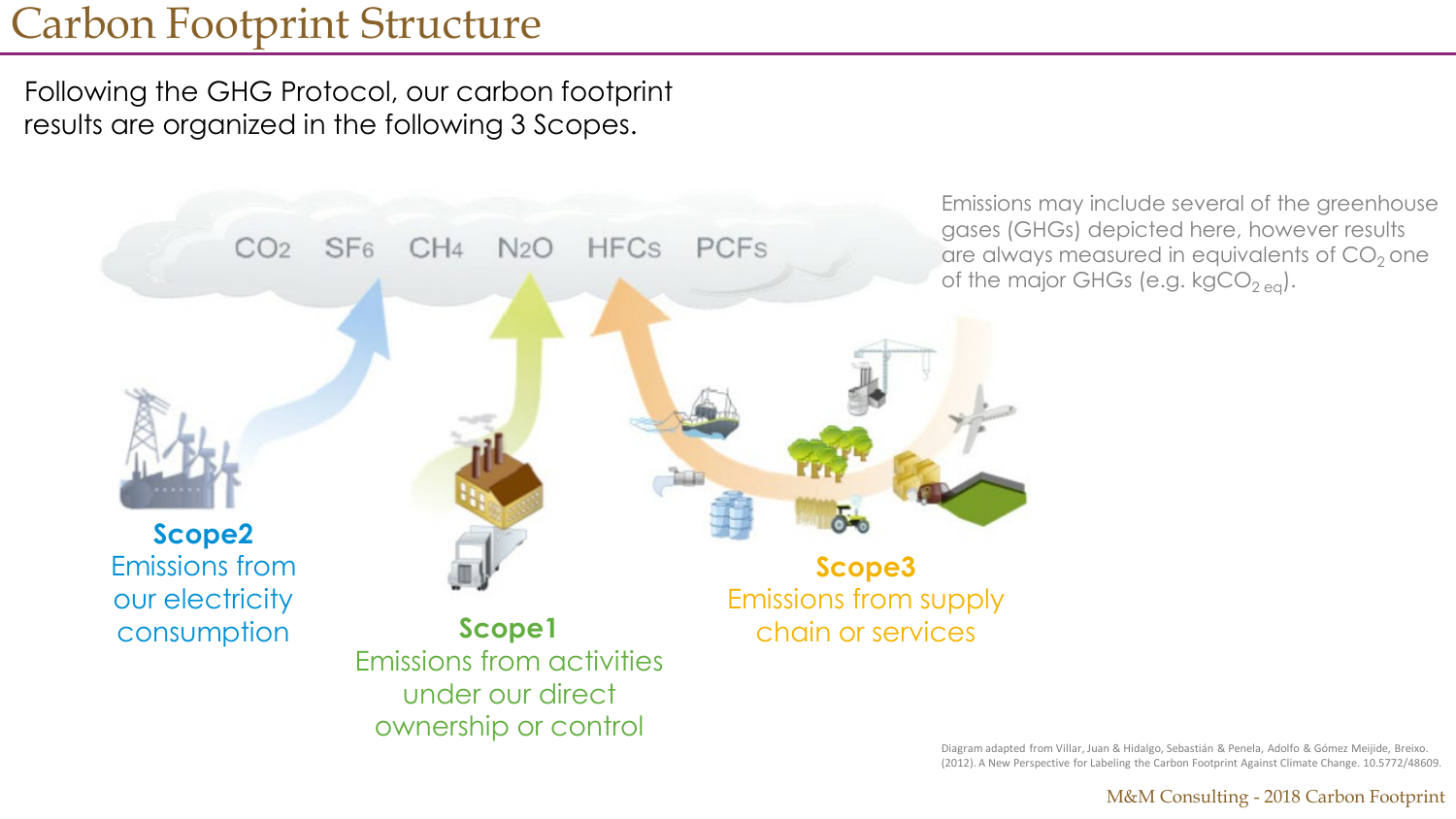In 2018, M&M Consulting was responsible for the emission of

 $5.7$  tCO<sub>2eq</sub>

or



of the **annual impact of an average Canadian**1.



of the **annual impact of an average Ontarian**2.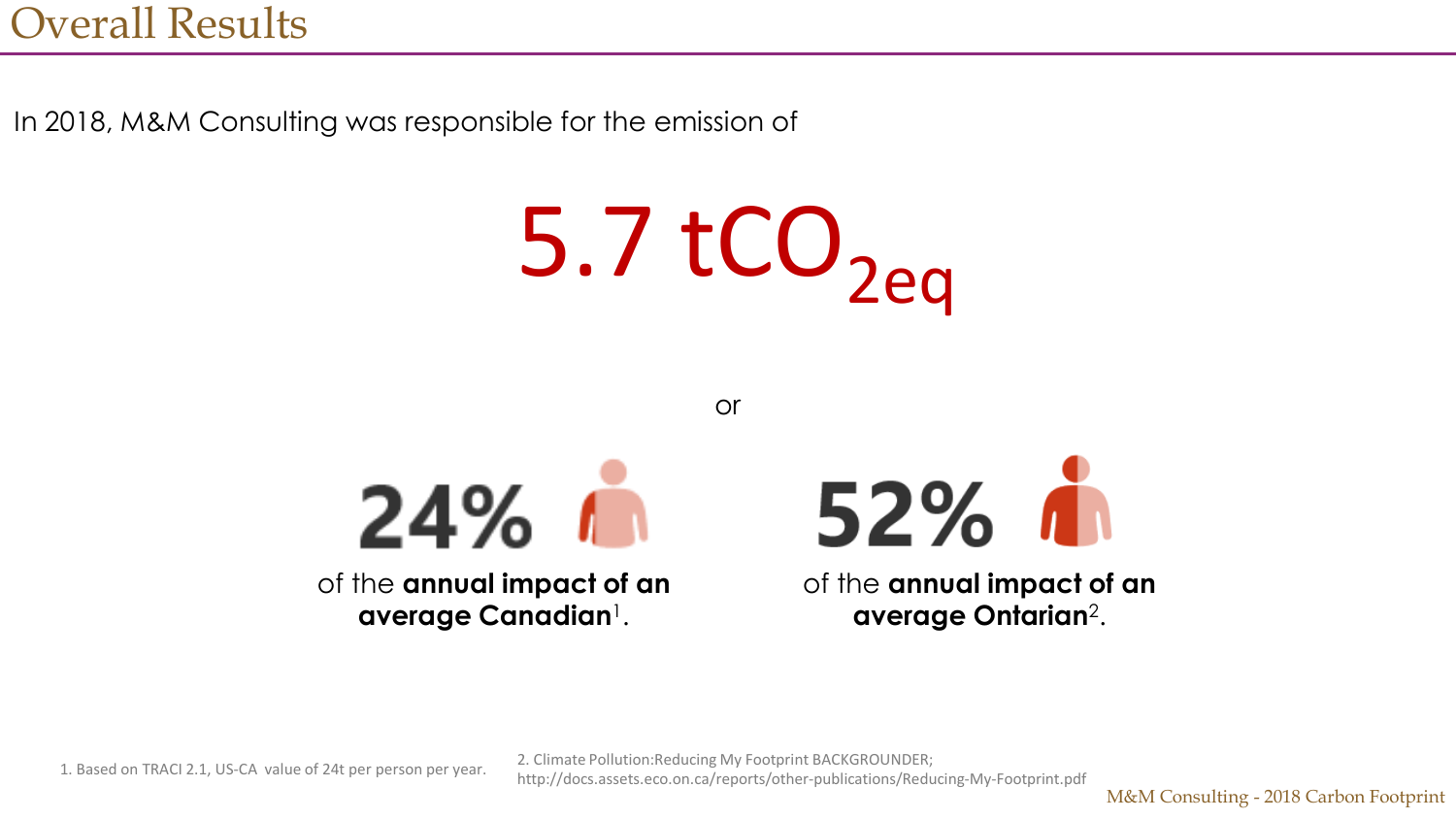### Interpretation of Results

Scopes 1 and 3 dominate our carbon footprint.

As expected for a company of our size and type of operations, the vast majority of our impacts relate to **transportation emissions** mainly for business travel (79%). The second largest source of emissions relate to **heating our offices** either at home or at our CSI location (17%).

Our emissions profile is consistent with office-based SME businesses in N. America.



average GHG emissions profile office-based businesses

ClimateSmart, 2013, Offices and Carbon Emissions, A Climatesmart Industry Brief

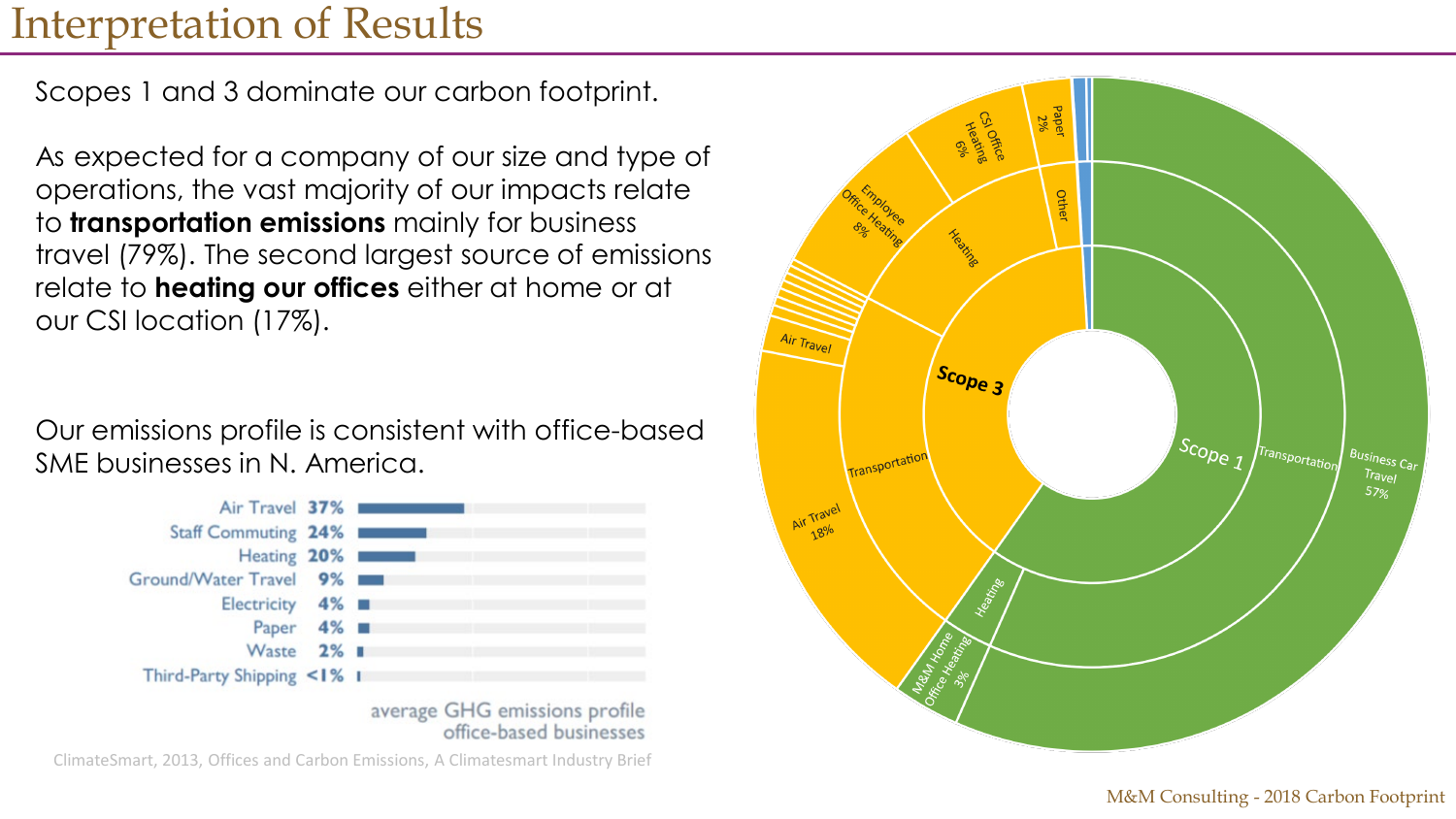#### Intervention Points

Based on the activities that contribute the most to our carbon footprint, our best intervention points are **business car travel** and **air travel**.

The majority of our heating emissions are out of our direct control (Scope 3).



#### M&M Consulting - 2018 Carbon Footprint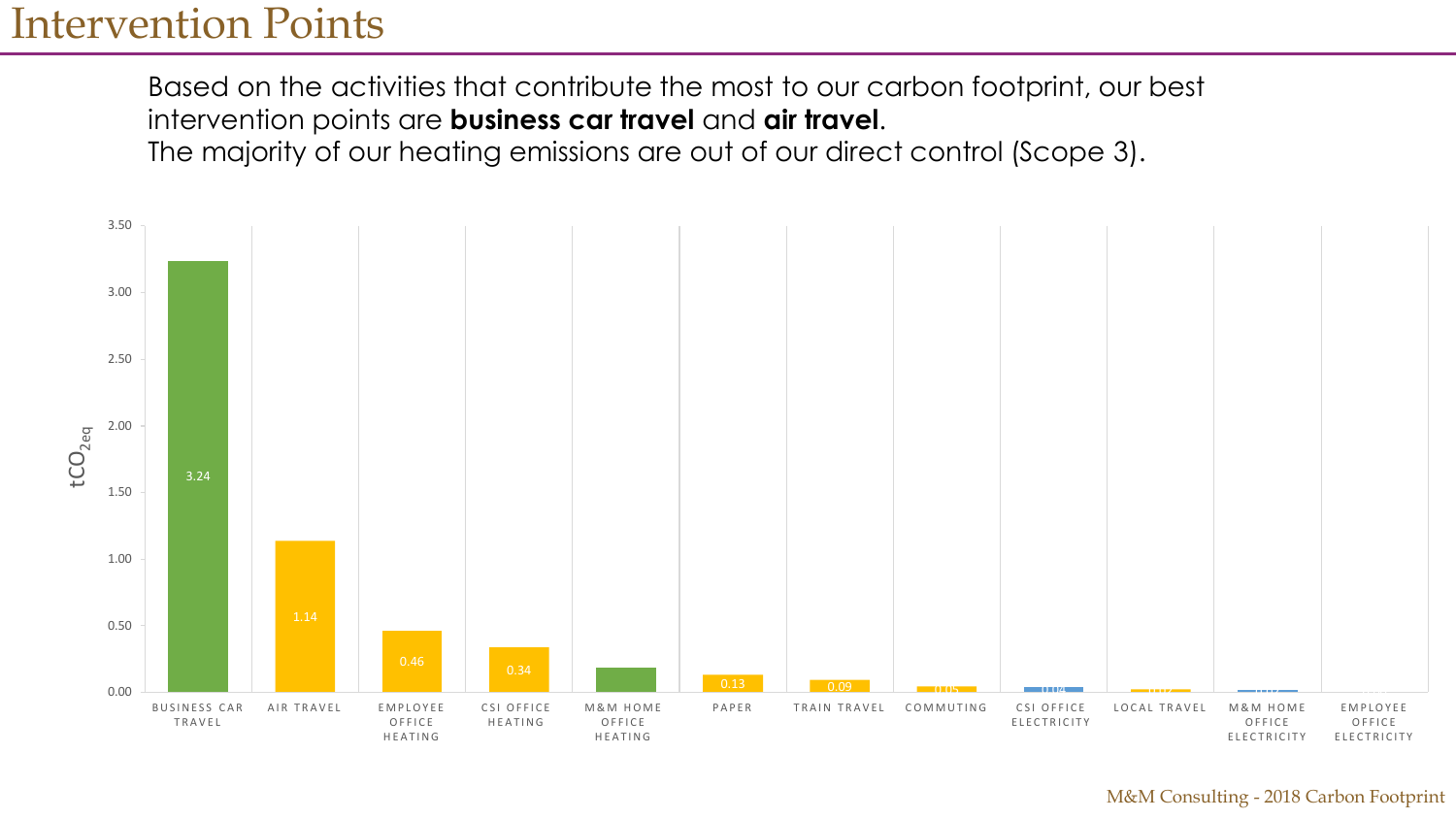## Our Carbon Footprint Management Practices

We are constantly trying to reduce our carbon footprint.

Since business travel is the majority of our emissions we are focusing on:

- Using public transportation as much as possible
- Using a hybrid vehicle for our business travel
- Minimizing our air travel

We are also using Bullfrog Power to offset our GHG emissions since 2012.



In 2018 we offset

 $12$  tCO<sub>2eq</sub> or

# more than  $2X$  our annual carbon footprint.